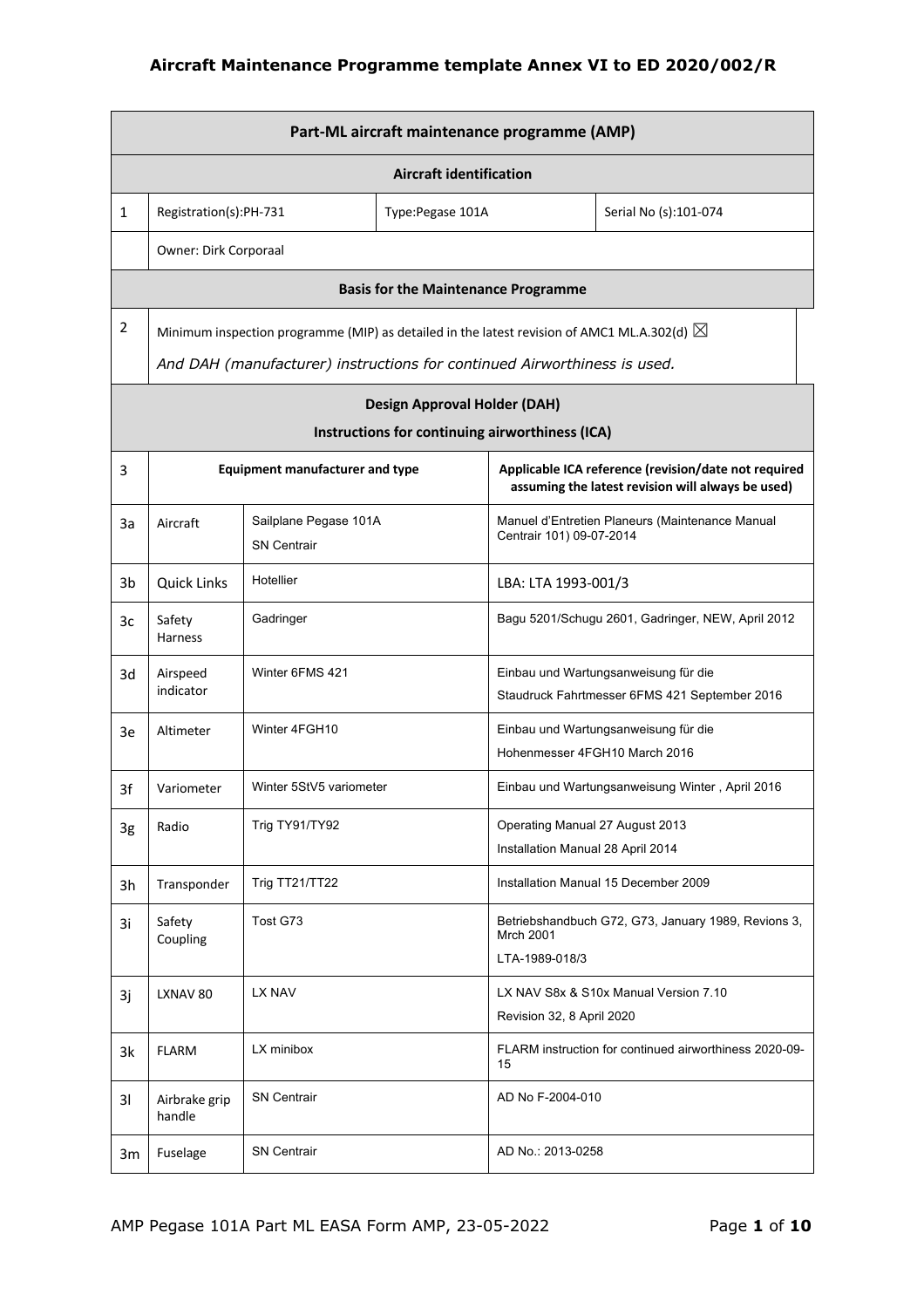|   | Additional maintenance requirements to the DAH' ICA or to the MIP (applicable to all AMPs)                                                                                                                                 |            |           |  |  |
|---|----------------------------------------------------------------------------------------------------------------------------------------------------------------------------------------------------------------------------|------------|-----------|--|--|
|   | Indicate if any of the following additional maintenance requirements are included in the<br>AMP (when replying 'YES', list the specific requirements in Appendix B)                                                        | Yes        | No        |  |  |
|   | Maintenance due to specific equipment and modifications                                                                                                                                                                    |            | <b>No</b> |  |  |
| 4 | Maintenance related to repairs                                                                                                                                                                                             |            | No        |  |  |
|   | Maintenance due to life-limited components (this should be only if the MIP is used. Otherwise,<br>this data is already part of the DAH's data used as a basis for the AMP.)                                                | Yes        |           |  |  |
|   | Maintenance due to Mandatory Continuing Airworthiness Information (airworthiness<br>limitations (ALIs), certification maintenance requirements (CMRs), specific requirements in the<br>(TCDS), etc.)                       | Yes        |           |  |  |
|   | Maintenance recommendations, such as time between overhaul (TBO) intervals, issued<br>through service bulletins, service letters, and other non-mandatory service information                                              | Yes        |           |  |  |
|   | Maintenance due to repetitive ADs                                                                                                                                                                                          | Yes        |           |  |  |
|   | Maintenance due to specific operational/airspace directives/requirements (altimeter,<br>compass, transponder, etc.)                                                                                                        |            | No        |  |  |
|   | Maintenance due to the type of operation or to operational approvals                                                                                                                                                       |            | No        |  |  |
|   | Other                                                                                                                                                                                                                      |            | No        |  |  |
|   | Maintenance tasks alternative to the DAH's ICA (not less restrictive than the MIP)                                                                                                                                         |            |           |  |  |
| 5 | Indicate if there are any maintenance task alternative to the DAH's ICA (when 'YES', list the<br>specific alternative maintenance task in Appendix C)                                                                      |            | No        |  |  |
|   | Pilot-owner maintenance (only for sailplanes not operated under Subpart-DEC)                                                                                                                                               |            |           |  |  |
|   | Remark: pilot-owner maintenance is not allowed for aircraft operated by a commercial ATO/DTO                                                                                                                               |            |           |  |  |
|   | Does the Pilot-owner perform Pilot-owner maintenance (ref. ML.A.803)?                                                                                                                                                      | <b>Yes</b> |           |  |  |
| 6 | If yes, enter the name of the pilot-owner(s) authorised to perform such maintenance:                                                                                                                                       |            |           |  |  |
|   | Pilot-owner name: Dirk Corporaal<br>Licence Number: NL.FCL.2017-222                                                                                                                                                        |            |           |  |  |
|   | Roelof Corporaal NL.FCL.SPL.2018-020                                                                                                                                                                                       |            |           |  |  |
|   | Signature: $\mathscr{F}_{4346}$<br>Date: 23-05-2022                                                                                                                                                                        |            |           |  |  |
|   | NOTE: It is possible to refer to a list in the case of jointly owned aircraft.                                                                                                                                             |            |           |  |  |
|   | Approval/declaration of the maintenance programme (select the appropriate option)                                                                                                                                          |            |           |  |  |
|   | $\boxtimes$<br>Declaration by the owner:                                                                                                                                                                                   |            |           |  |  |
| 7 | 'I hereby declare that this is the maintenance programme applicable to the aircraft referred to in block 1, and I<br>am fully responsible for its content and, in particular, for any alternative tasks to the DAH's data' |            |           |  |  |
|   | \$ 4346<br>Signature/name/date:<br>Dirk Corporaal, 23-05-2022                                                                                                                                                              |            |           |  |  |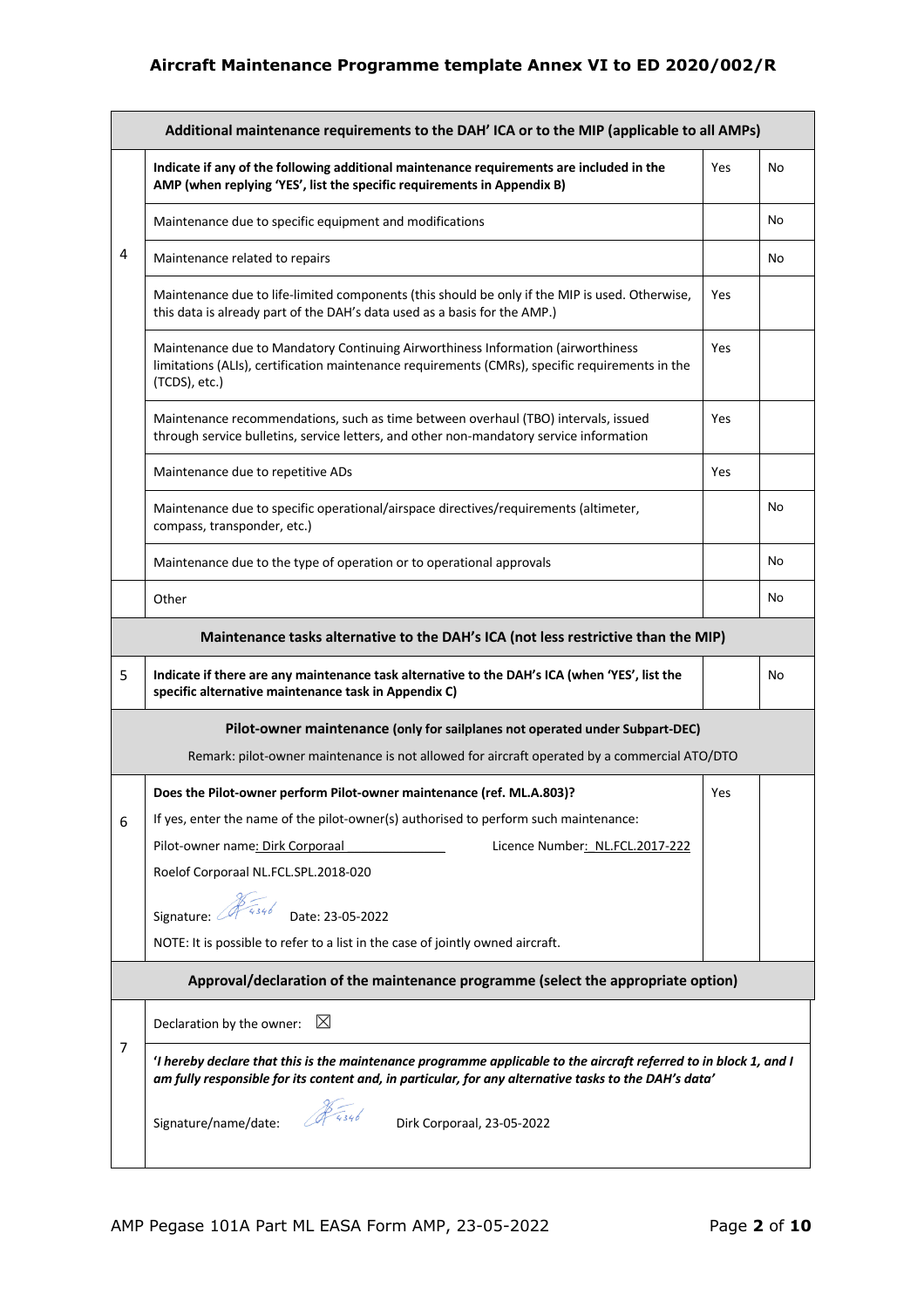|   | <b>Certification statement</b>                                                                                                                                               |             |                |                                                                                                             |  |  |  |
|---|------------------------------------------------------------------------------------------------------------------------------------------------------------------------------|-------------|----------------|-------------------------------------------------------------------------------------------------------------|--|--|--|
|   | I will ensure that the aircraft is maintained in accordance with this maintenance programme and that the<br>maintenance programme will be reviewed and updated as required.' |             |                |                                                                                                             |  |  |  |
| 8 | ML.A.201:                                                                                                                                                                    |             |                | Signed by the person/organisation responsible for the continuing airworthiness of the aircraft according to |  |  |  |
|   | Owner/ operator: $\boxtimes$                                                                                                                                                 |             |                |                                                                                                             |  |  |  |
|   | Name of owner/ operator: Dirk Corporaal                                                                                                                                      |             |                |                                                                                                             |  |  |  |
|   | Address: Griene Leane 44, 9051LV Stiens                                                                                                                                      |             |                |                                                                                                             |  |  |  |
|   | Telephone +31625395598                                                                                                                                                       |             |                |                                                                                                             |  |  |  |
|   | Email:dirk.corporaal@gmail.com                                                                                                                                               |             |                |                                                                                                             |  |  |  |
|   | Signature/                                                                                                                                                                   | date:       | 23-05-2022     |                                                                                                             |  |  |  |
| 9 | Appendices attached:                                                                                                                                                         |             |                |                                                                                                             |  |  |  |
|   | YES $\boxtimes$<br>— Appendix A                                                                                                                                              |             | $NO \Box$      | = Minimum Inspection Program                                                                                |  |  |  |
|   | YES<br>- Appendix B                                                                                                                                                          | $\boxtimes$ | $NO \Box$      | = Maintenance Data                                                                                          |  |  |  |
|   | <b>YES</b><br>— Appendix C                                                                                                                                                   | $\boxtimes$ | $NO \Box$      | = Maintenance alternative to DAH                                                                            |  |  |  |
|   | <b>YES</b><br>— Appendix D                                                                                                                                                   |             | NO $\boxtimes$ | table deleted                                                                                               |  |  |  |

**Appendix A — Minimum inspection programme (MIP) (only applicable if a MIP different from the one described in AMC1 ML.A.302(d) is used — see Section 2 above)** 

*Annex A: Minimum inspection programme (MIP) and DAH (manufacturer) instructions for continued Airworthiness is used.* 

> **Appendix B — Additional maintenance requirements (include only if necessary — see Section 4 above)**

*This appendix is supposed to include only the tasks which are included in the AMP, either at the recommended interval or at a different one.* 

*(All repetitive maintenance tasks not included here, or the interval differences should be kept by the CAMO/CAO (when contracted) in their files with their corresponding justifications. Appendix D may optionally be used.* 

*Nevertheless, the owner/CAMO/CAO is responsible for taking into account all instructions, even if they are not adopted and listed here. The person performing the AR, if reviewing the AMP, is not responsible for the completeness of this appendix, but may do some sampling as part of the investigations and the findings discovered during the physical review).*

| <b>Task Description</b> | <b>References</b> | Interval (tick box if the                                                      |
|-------------------------|-------------------|--------------------------------------------------------------------------------|
|                         |                   | selected interval differs<br>from that required in the<br>referenced document) |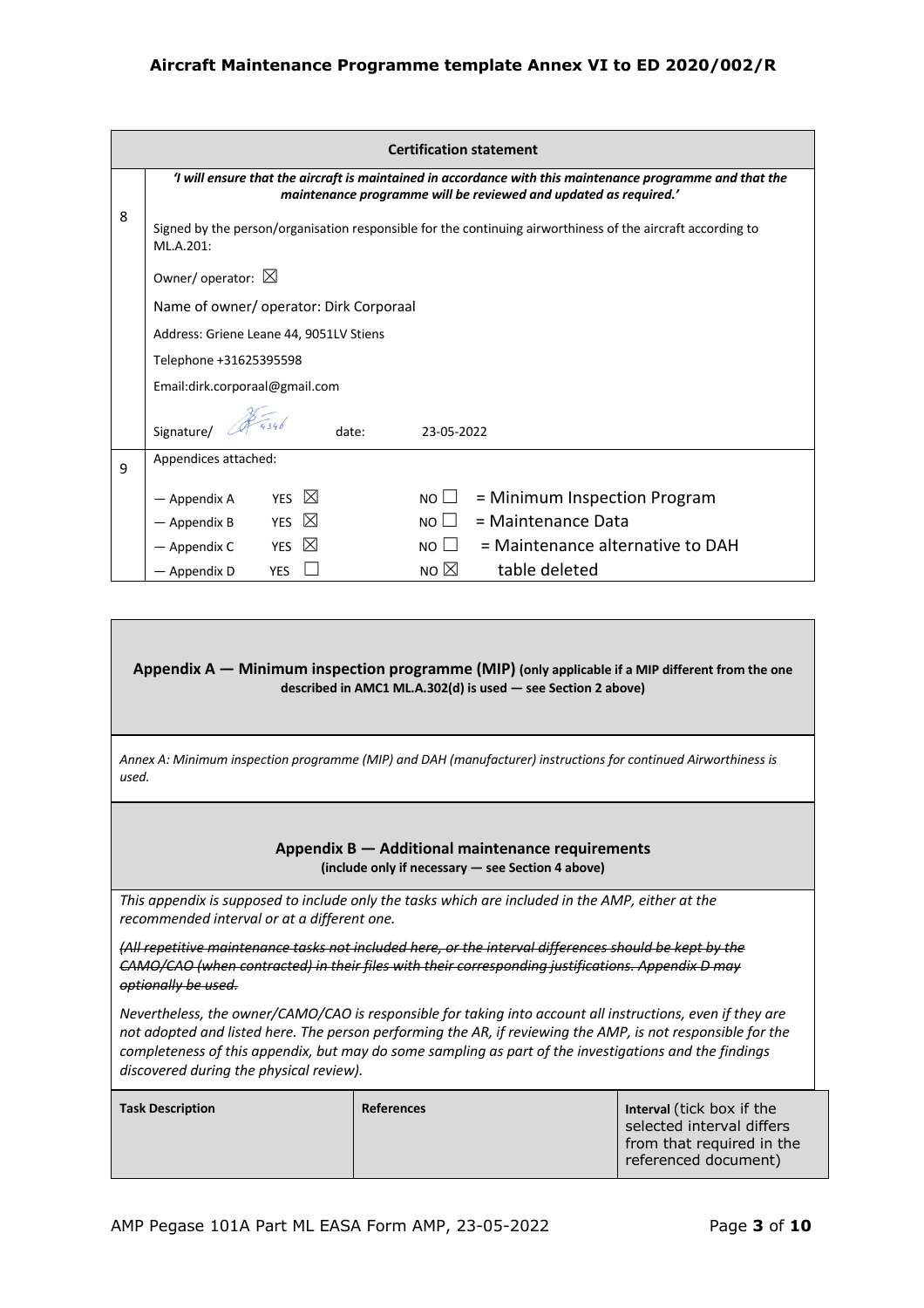| Maintenance due to specific equipment and modifications                                  |                                                                                                                          |                                                                      |  |  |  |
|------------------------------------------------------------------------------------------|--------------------------------------------------------------------------------------------------------------------------|----------------------------------------------------------------------|--|--|--|
| Leaktest+ operational check<br>Altimeter                                                 | Einbau und Wartungsanweisung<br>Winter, May 2017, leaktest, TN 3/81                                                      | Operational check annually<br>Leak test every 24 months              |  |  |  |
| Leaktest+ operational check<br>Airspeed indicator                                        | Einbau und Wartungsanweisung<br>Winter, Sept 2016, leaktest, TN 3/81                                                     | Operational check annually<br>Leak test every 24 months              |  |  |  |
| <b>Transceiver Trig</b>                                                                  | Trig Operation and installation manual 28-<br>04-2014                                                                    | Operational check of installation,<br>Transceiver = maintenance free |  |  |  |
| Transponder Trig TT21/TT22                                                               | Trig Operation and installation manual 15-<br>12-2009                                                                    | Operational check of installation,<br>Transceiver = maintenance free |  |  |  |
| Maintenance due to repairs, NOT APPLICABLE                                               |                                                                                                                          |                                                                      |  |  |  |
| of the DAH's data used as the basis for the AMP.)                                        | Maintenance due to life-limited components (This should be only if the MIP is used. Otherwise, this data is already part |                                                                      |  |  |  |
| Safety belt Harness                                                                      | Gadringer, 25-01-2018                                                                                                    | 12 years                                                             |  |  |  |
| etc.)                                                                                    | Maintenance due to Mandatory Continuing Airworthiness Instructions (ALIs, CMRs, specific requirements in the TCDS,       |                                                                      |  |  |  |
| mandatory service information                                                            | Maintenance recommendations, such as TBO intervals, issued through service bulletins, service letters, and other non-    |                                                                      |  |  |  |
| <b>FLARM Anti Collision</b>                                                              | LX Minibox FLARM manual                                                                                                  | Annual software update                                               |  |  |  |
| <b>Maintenance due to repetitive ADs</b>                                                 |                                                                                                                          |                                                                      |  |  |  |
| L'Hotellier Ball Connectors                                                              | LTA-1993-001/3, LTA1994-001/2                                                                                            | Annual                                                               |  |  |  |
| <b>Tost Coupling</b>                                                                     | LTA-1989-018/3                                                                                                           | Annual operational check and<br>cleaning, TBO 2000 cycles            |  |  |  |
| Airbrake control grip handle inspection                                                  | SB101-25                                                                                                                 | Annual                                                               |  |  |  |
| Rudder cables<br>SB101-23<br>10 years                                                    |                                                                                                                          |                                                                      |  |  |  |
| Maintenance due to specific operational/airspace directives/requirements, NOT APPLICABLE |                                                                                                                          |                                                                      |  |  |  |
| Maintenance due to the type of operation or operational approvals, NOT APPLICABLE        |                                                                                                                          |                                                                      |  |  |  |

| Appendix C - Maintenance tasks alternative to the DAH's ICA (not less restrictive than the MIP)<br>(include only if necessary - see Sections 5 above)                                                                                                                                                                                                                            |                         |                                                             |                                                  |  |  |
|----------------------------------------------------------------------------------------------------------------------------------------------------------------------------------------------------------------------------------------------------------------------------------------------------------------------------------------------------------------------------------|-------------------------|-------------------------------------------------------------|--------------------------------------------------|--|--|
| <b>Task Description</b>                                                                                                                                                                                                                                                                                                                                                          | Recommended<br>interval | Alternative inspection/task (if<br>adopted with deviations) | Amended interval (if<br>adopted with deviations) |  |  |
| When the DAH's ICA are used as the basis for the AMP, this appendix is used to include the tasks alternative to the DAH's<br>ICA, which are included in the AMP.<br>(When a CAMO/CAO is contracted, all elements justifying the deviations from the DAH's ICA should be kept by the<br>CAMO/CAO and the organisation should provide a copy of these justifications to the owner) |                         |                                                             |                                                  |  |  |
| <b>Rudder cables</b><br>Annual visual control<br>10 years                                                                                                                                                                                                                                                                                                                        |                         |                                                             |                                                  |  |  |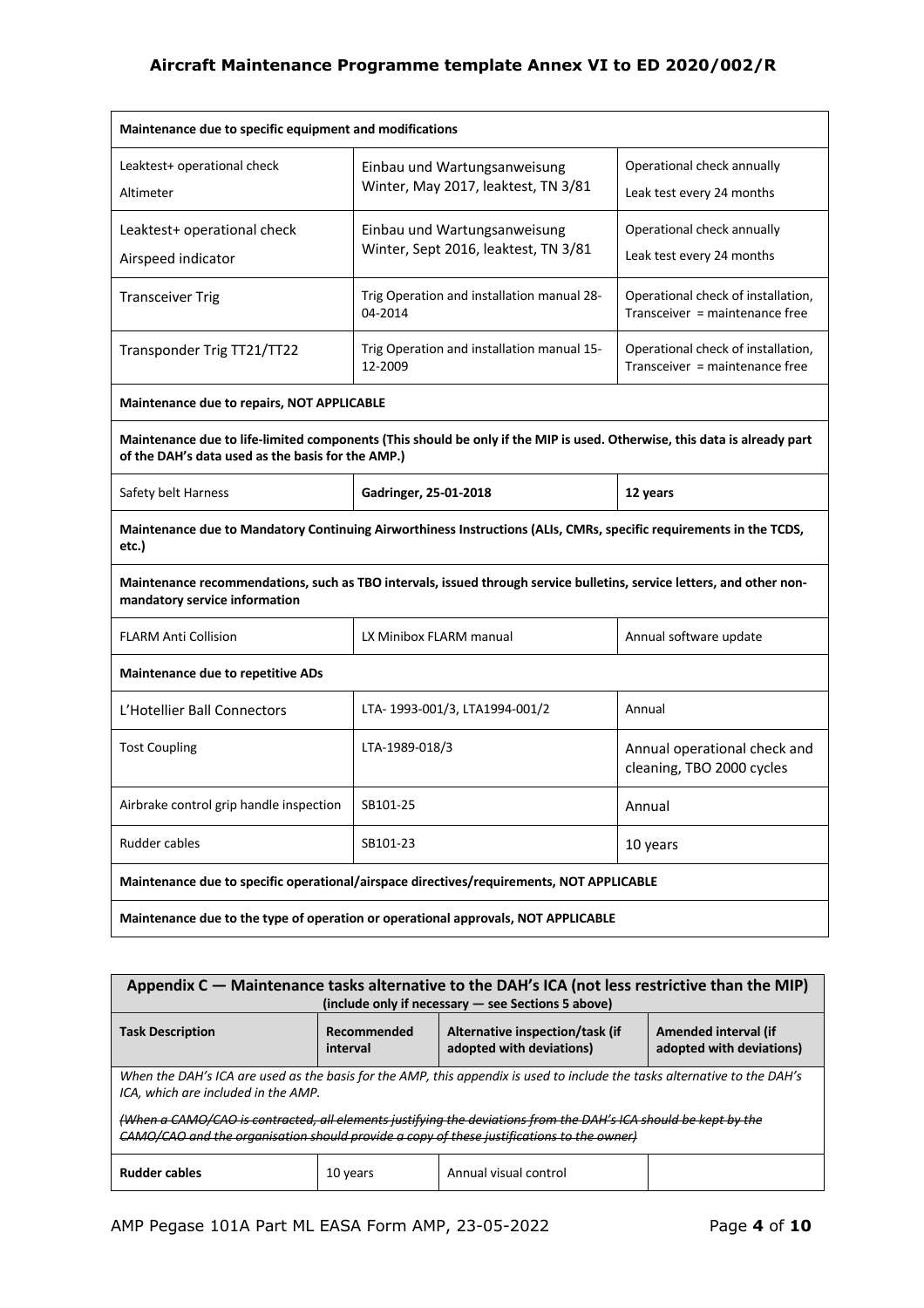INSPECTIE PROGRAMMA

Zweefvliegtuig and 2 blad 1 van 3 bladen<br>
Eigenaar: D.R.Corporaal Fabrikant: SN Centrair and 2 bladen and 2 bladen and 2 bladen and 2 bladen and 2 blad<br>
Eigenaar: D.R.Corporaal and 2 bladen and 2 bladen and 2 bladen and 2 Fabrikant: SN Centrair Eigenaar: D.R.Corporaal Type: Pegase 101A Reg.nr.: PH-731 Versie: 25-06-2020

٦

| <b>Algemeen</b> |                                                                             |              |
|-----------------|-----------------------------------------------------------------------------|--------------|
|                 | Act.   Omschrijving                                                         | <b>Check</b> |
|                 | Zijn klachten of opmerkingen vermeld en op juiste wijze afgehandeld         |              |
| 2               | Verhelpen van eventuele tijdelijke voorzieningen en/of reparaties           |              |
| 3               | Uitvoeren van eventuele niet verplichte en verplichte wijzigingen ook in de |              |
|                 | onderhoudsmap en/of vlieghandboek van het vliegtuig.                        |              |
|                 | Onderhoudsrapport schrijven                                                 |              |
| 5               | Administratie bijwerken                                                     |              |

| <b>Vliegtuig</b> |                                                                                                                                                                                                                                                                                                         |              |
|------------------|---------------------------------------------------------------------------------------------------------------------------------------------------------------------------------------------------------------------------------------------------------------------------------------------------------|--------------|
| Act.             | Omschrijving                                                                                                                                                                                                                                                                                            | <b>Check</b> |
| 1                | Gewicht- en zwaartepuntbepaling incidenteel conform VH                                                                                                                                                                                                                                                  |              |
| $\overline{2}$   | Roeruitslagen bepalen<br>Meten van roeruitslagen:<br>Rolroeren $\uparrow$ 57,1 mm ± 5,1 mm en $\downarrow$ 36,5 mm ± 5,2 mm<br>Hoogteroer $\uparrow$ 60,0 mm $\pm$ 10 mm en $\downarrow$ 50,0 mm $\pm$ 5 mm.<br>Richtingsroer $\rightarrow$ 160 mm ± 15 mm en $\leftarrow$ 160 mm ± 15 mm<br>Remkleppen |              |
| 3                | Meten van speling op de roeren:<br>Rolroeren max. 2,9 mm / Hoogteroer max. 3,2 mm / Richtingsroer max. 4,4<br>mm                                                                                                                                                                                        |              |
| 4                | Speling vleugels controleren. Speling in de vleugel(s) mag alleen op aanwijzing van<br>de constructeur gerepareerd worden.                                                                                                                                                                              |              |
| 5                | Verticale en horizontale speling op de hoofdverbindingen.                                                                                                                                                                                                                                               |              |

| <b>Cockpit</b> |                                                                                      |       |
|----------------|--------------------------------------------------------------------------------------|-------|
| Act.           | Omschrijving                                                                         | Check |
| 1              | Cockpit schoonmaken en inspecteren                                                   |       |
| $\overline{2}$ | Zitkuip uitbouwen, schoonmaken en inspecteren (beschadigingen)                       |       |
| 3              | Kabel ontkoppelhaak inspecteren, evt. vervangen                                      |       |
| $\overline{4}$ | Zwaartepunthaak controleren op roest, beschadiging en werking                        |       |
| 6              | Kabel voetenstuur verstelling inspecteren, evt. kabel vervangen                      |       |
| $\overline{7}$ | Voetenstuur verstelling schoonmaken, smeren                                          |       |
| 8              | Kabels voetenstuur controleren (S-geleiding!)                                        |       |
| 9              | Trimmechanisme inspecteren                                                           |       |
| 10             | Veiligheidsgordels schoonmaken en inspecteren                                        |       |
| 11             | Gordelsluitingen op roest inspecteren                                                |       |
| 12             | Cockpitkap inspecteren, schoonmaken                                                  |       |
| 13             | Opschriften in de cockpit controleren                                                |       |
| 14             | Besturing controleren op roest en beschadiging, smeren                               |       |
| 15             | Controleer de goede werking en bevestiging van het kap vergrendelingmechanisme.      |       |
| 16             | Controleer, d.m.v. simulatie, de goede werking van het kapafwerp-mechanisme.         |       |
| 17             | Controleer de goede werking van het schuifraampje.                                   |       |
| 18             | Controleer de staat en werking van de wielremhendel en remkabel.                     |       |
| 19             | Controleer de conditie van de kabels en de juiste werking van het                    |       |
|                | waterbalastlosingsmechanisme.                                                        |       |
| 20             | Controleer de werking en juiste kleur van alle bedieningsknoppen en handvatten. (Zie |       |
|                | vlieghandboek)                                                                       |       |
| 21             | Controleer of het handvat van de remklephendel blauw is. Zie BLA 1991-052            |       |
| 22             | Controleer of handvat van de remklephendel vast zit. Zie BLA 2004-007                |       |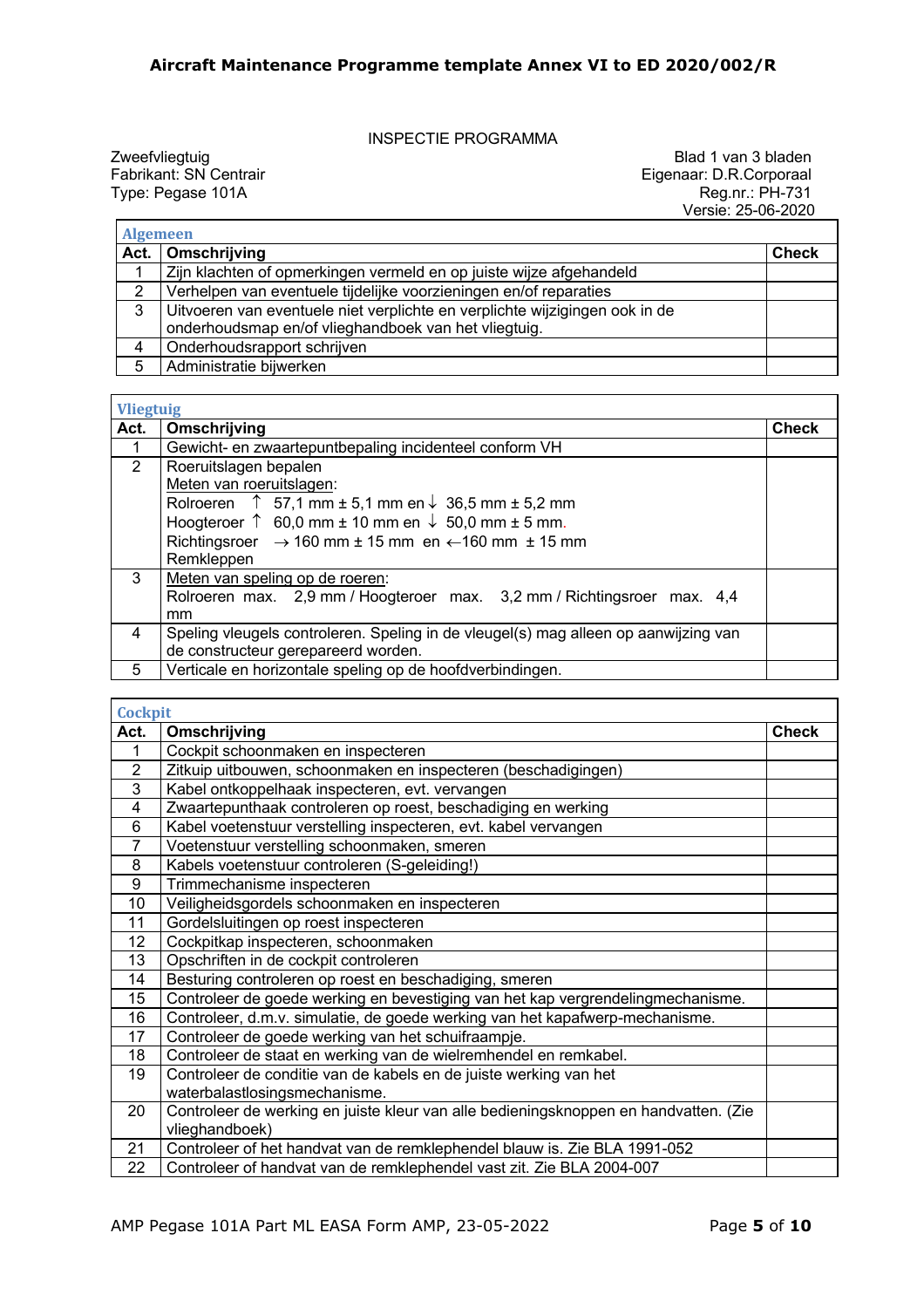$\mathsf{r}$ 

 $\mathbf{r}$ 

Zweefvliegtuig and 2 van 3 bladen<br>
Fabrikant: SN Centrair and Eigenaar: D.R.Corporaal Fabrikant: SN Centrair Fabrikant: SN Centrair Eigenaar: D.R.Corporaal<br>Type: Pegase 101A Reg.nr.: PH-731 Type: Pegase 101A Reg.nr.: PH-731 Versie: 25-06-2020

|               | <b>Instrumenten</b>                                                |              |
|---------------|--------------------------------------------------------------------|--------------|
| Act.          | Omschrijving                                                       | <b>Check</b> |
|               | Hoogtemeter: lektest uitvoeren                                     |              |
| $\mathcal{P}$ | Snelheidsmeter: lektest uitvoeren                                  |              |
| 3             | Zend/ontvanginstallatie functietest                                |              |
| 4             | Mechanisch vario controleren                                       |              |
| 5             | Elektronische vario controleren                                    |              |
| 6             | Instrumentenpaneel inspecteren op beschadigingen                   |              |
|               | Aansluitingen en slangen controleren op lekkage, doorgankelijkheid |              |
| 8             | Trig transponder operationele check                                |              |
| 9             | Radio Trig operationele test                                       |              |
| 10            | FLARM jaarlijkse update                                            |              |

| <b>Romp</b>   |                                                                                       |              |
|---------------|---------------------------------------------------------------------------------------|--------------|
| Act.          | Omschrijving                                                                          | <b>Check</b> |
| 1             | Romphuid controleren op beschadigingen zoals scheuren, krassen, gaten, deuken en      |              |
|               | delaminatie                                                                           |              |
| $\mathcal{P}$ | Lak cleanen en polijsten                                                              |              |
| 3             | Beslagen controleren op vrijgang en montage in de kunststof constructie (delaminatie) |              |
| 4             | Alle toegankelijke metaaldelen controleren op beschadigingen en roest                 |              |
| 5             | Wiel en wiellagers reinigen en smeren, controleer werking wielintreksysteem           |              |
| 7             | Wielkast en -ophanging schoonmaken.                                                   |              |
| 8             | Wielas en -ophanging controleren op verbuiging, speling en beschadiging               |              |
| 9             | Bandenspanning (2,7 Bar), - toestand en -profiel controleren                          |              |
| 10            | Remwerking en toestand remkabels controleren                                          |              |
| 11            | Staartslof controleren op bevestiging en slijtage                                     |              |
| 12            | Paspunten vleugels reinigen en smeren                                                 |              |

| <b>Vleugels</b> |                                                                                          |              |
|-----------------|------------------------------------------------------------------------------------------|--------------|
| Act.            | Omschrijving                                                                             | <b>Check</b> |
| 1               | Vleugelhuid controleren op beschadigingen zoals scheuren, krassen, gaten, deuken         |              |
|                 | en delaminatie                                                                           |              |
| 2               | Laklaag schoonmaken                                                                      |              |
| 3               | Beslagen controleren op vrijgang en montage in de kunststof constructie (delaminatie)    |              |
| 4               | Alle toegankelijke metaaldelen controleren op beschadigingen en roest                    |              |
| 5               | Aansluitpunten ailerons en remkleppen smeren                                             |              |
| 6               | Aileronscharnieren smeren                                                                |              |
| 7               | Spleetafdichting rolroeren evt. vervangen                                                |              |
| 8               | Controleer of de ontluchtings- en afwateringsgaatjes vrij zijn en controleer aan de      |              |
|                 | onderzijde van de romp en achterzijde van de vleugel of de verlijmingen in goede         |              |
|                 | staat zijn.                                                                              |              |
| 9               | Waterzakken inspecteren op lekkage                                                       |              |
| 10              | Remkleppen inspecteren, smeren                                                           |              |
| 11              | Hoofdbout controleren op conditie en speling                                             |              |
| 12 <sup>2</sup> | Flight controls stick support attachment bolts, check and test for play. Flight controls |              |
|                 | swivel ball joints inspection.                                                           |              |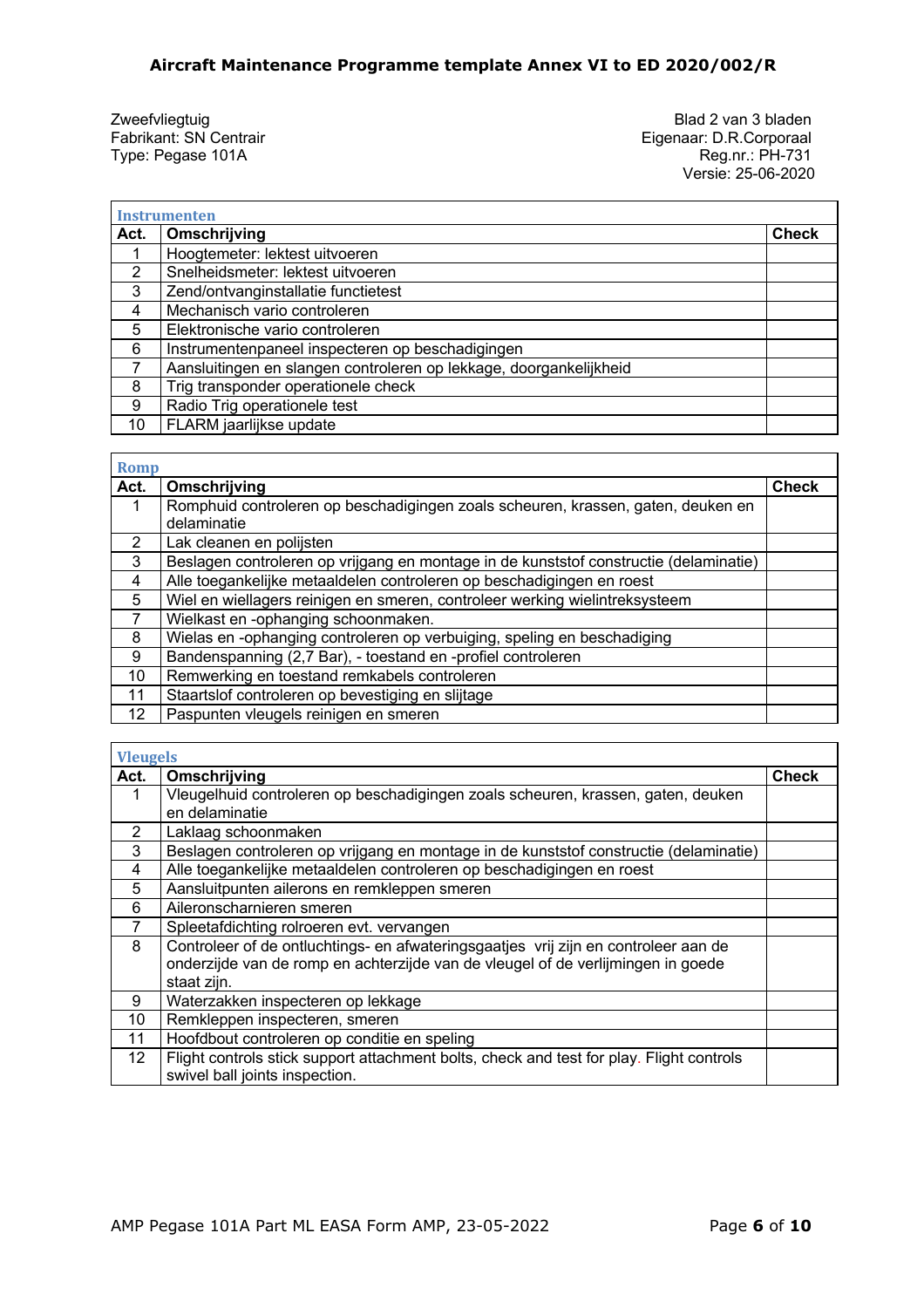Zweefvliegtuig and Solation Blad 3 van 3 bladen<br>
Fabrikant: SN Centrair and Solation Blad 3 van 3 bladen<br>
Eigenaar: D.R.Corporaal Fabrikant: SN Centrair Eigenaar: D.R.Corporaal<br>Type: Pegase 101A Reg.nr.: PH-731 Type: Pegase 101A Reg.nr.: PH-731 Versie: 25-06-2020

٦

| <b>Stabilo, Richtingsroer en Hoogteroer</b> |                                                                                             |              |  |
|---------------------------------------------|---------------------------------------------------------------------------------------------|--------------|--|
| Act.                                        | Omschrijving                                                                                | <b>Check</b> |  |
|                                             | Huid controleren op beschadigingen zoals scheuren, krassen, gaten, deuken en<br>delaminatie |              |  |
|                                             | Laklaag schoonmaken                                                                         |              |  |
| 3                                           | Beslagen controleren op vrijgang en montage in de kunststof constructie                     |              |  |
| 4                                           | Alle toegankelijke metaaldelen controleren op beschadigingen en roest                       |              |  |
| 5                                           | Hoogteroer / stabilo controleren op reinheid, speling en conditie; smeren                   |              |  |
| 6                                           | Aansluitpunten hoogteroer controleren                                                       |              |  |
|                                             | Richtingsroer demonteren, scharnieren smeren                                                |              |  |
| 8                                           | Richtingsroer controleren, kabelbevestiging                                                 |              |  |

### *Alleen bij een GV-inspectie*

| Act.                       | Omschrijving                                                                                                                                                                                                                                                          | <b>Check</b> |
|----------------------------|-----------------------------------------------------------------------------------------------------------------------------------------------------------------------------------------------------------------------------------------------------------------------|--------------|
|                            | Controleer na uitbouwen van roeren en remklepplaten alle verbindingen, schanieren                                                                                                                                                                                     |              |
|                            | en bevestigingen. Lagers en schanieren schoonmaken en opnieuw smeren en oliën.                                                                                                                                                                                        |              |
|                            | Wielonderstel en lassen controleren op scheurtjes, corrosie en deformatie.                                                                                                                                                                                            |              |
|                            | Wiel demonteren en op scheurtjes en corrosie controleren.                                                                                                                                                                                                             |              |
|                            | Weging: Na een grote reparatie c.q. modificatie                                                                                                                                                                                                                       |              |
|                            | Bij gedemonteerd stabilo de bovenkant van het kielvlak controleren.                                                                                                                                                                                                   |              |
|                            | NB De hoogte- en of rolroer spleten van de PH-731 zijn voorzien van "Streifeneder<br>Pre-bend Mylar" sealing, die inspectie / onderhoud van de scharnieren mogelijk<br>maakt door oplichten aan de roer zijde van de tape, zonder deze tape te hoeven<br>verwijderen. |              |
|                            | Richtingroerkabels dienen elke jaar visueel te worden gecontroleerd op conditie                                                                                                                                                                                       |              |
| Bijzonderheden:            |                                                                                                                                                                                                                                                                       |              |
|                            |                                                                                                                                                                                                                                                                       |              |
|                            |                                                                                                                                                                                                                                                                       |              |
|                            |                                                                                                                                                                                                                                                                       |              |
|                            |                                                                                                                                                                                                                                                                       |              |
| Inspectie uitgevoerd door: |                                                                                                                                                                                                                                                                       |              |
| Naam<br>Datum              |                                                                                                                                                                                                                                                                       |              |

Handtekening Nr. AML / Part 66 L2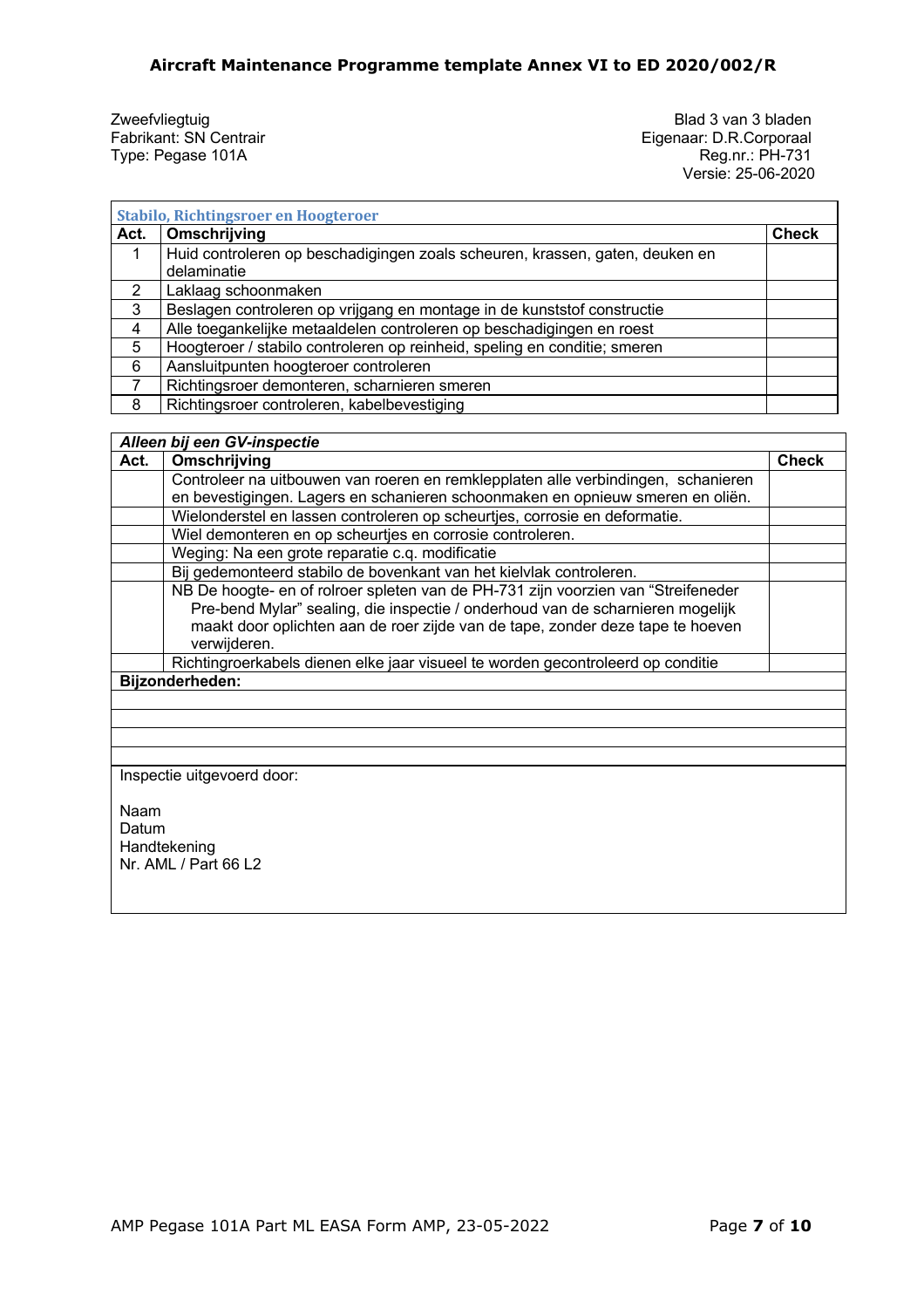### **LIJST PILOOT/EIGENAAR TAKEN volgens Annex Vb (Part ML.A.803)**

Blad 1 van 3 bladen

| <b>ATA</b> | Area                  | <b>Task</b>                                                                                                                                                                                                                                                                                         |
|------------|-----------------------|-----------------------------------------------------------------------------------------------------------------------------------------------------------------------------------------------------------------------------------------------------------------------------------------------------|
| 08         | Weighing              | Recalculation - Small changes of the trim plan without needing a<br>reweighing.                                                                                                                                                                                                                     |
| 09         | Towing                | Tow release unit and tow cable retraction mechanism - Cleaning,<br>lubrication and tow cable replacement (including weak links)<br>Mirror - Installation and replacement of mirrors.                                                                                                                |
|            |                       |                                                                                                                                                                                                                                                                                                     |
| 11         | Placards              | Placards, Markings - Installation and renewal<br>of placards and markings required by AFM and AMM.                                                                                                                                                                                                  |
| 12         | Servicing             | Lubrication - Those items not requiring a disassembly other than of non-<br>structural items such as cover plates, cowlings and fairings.                                                                                                                                                           |
| 20         | Standard<br>Practices | Safety Wiring - Replacement of defective safety wiring or cotter keys,<br>excluding those in engine controls, transmission controls and flight control<br>systems.                                                                                                                                  |
|            |                       | Simple Non Structural Standard Fasteners - Replacement and<br>adjustment, excluding the replacement of receptacles and anchor nuts<br>requiring riveting.                                                                                                                                           |
|            |                       | Free play – Measurement of the free play in the control system and the<br>wing to fuselage attachment including minor adjustments by simple means<br>provided by the manufacturer.                                                                                                                  |
| 21         | Air Conditioning      | Replacement of flexible hoses and ducts.                                                                                                                                                                                                                                                            |
| 23         | Communication         | Communication devices - Remove and replace self contained, front<br>instrument panel mount communication devices with quick disconnect<br>connectors.                                                                                                                                               |
| 24         | Electrical power      | Batteries and solar panels - Replacement and servicing.                                                                                                                                                                                                                                             |
|            |                       | Wiring Installation of simple wiring connections to the existing wiring for<br>additional non required equipment such as electric variometers, flight<br>computers but excluding required communication, navigation systems and<br>engine wiring.                                                   |
|            |                       | Wiring - Repairing broken circuits in landing light and any other wiring for<br>non required equipment such as electrical variometers or flight computers,<br>excluding ignition system, primary generating system and required<br>communication, navigation system and primary flight instruments. |
|            |                       | Bonding - Replacement of broken bonding cable.                                                                                                                                                                                                                                                      |
|            |                       | Switches - This includes soldering and crimping of non required<br>equipment such as electrical variometers or flight computers, but<br>excluding ignition system, primary generating system and required<br>communication, navigation system and primary flight instruments.                       |
|            |                       | Fuses - Replacement with the correct rating.                                                                                                                                                                                                                                                        |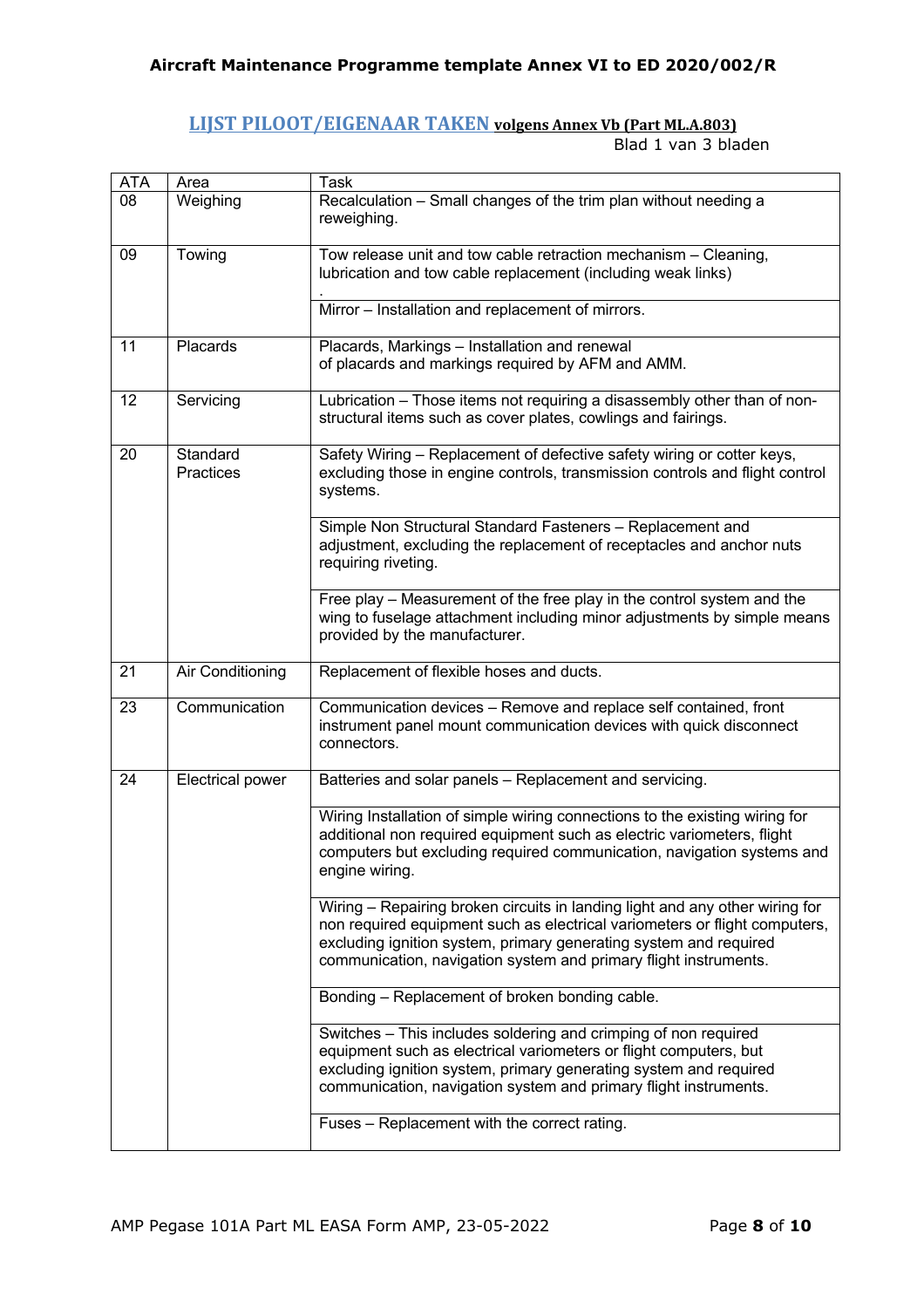Blad 2 van 3 bladen

| <b>ATA</b> | Area               | Task                                                                                                                                                   |
|------------|--------------------|--------------------------------------------------------------------------------------------------------------------------------------------------------|
| 25         | Equipment          | Safety Belts - Replacement of safety belt and harnesses.                                                                                               |
|            |                    | Seats - Replacement of seats or seat parts not involving disassembly of any<br>primary structure or control system.                                    |
|            |                    | Non essential instruments and/or equipments Replacement of self contained,<br>front instrument panel mount equipment with quick disconnect connectors. |
|            |                    | Removal and installation of non required instruments and/or equipment.                                                                                 |
|            |                    | Wing Wiper, Cleaner - Servicing, removal and reinstallation not involving<br>disassembly or modification of any primary structure, control.            |
|            |                    | Static Probes - Removal or reinstallation of variometer static and total energy<br>compensation probes.                                                |
|            |                    | Oxygen System - Replacement of portable oxygen bottles and systems in<br>approved mountings, excluding permanently installed bottles and systems.      |
|            |                    | Air Brake Chute - Installation and servicing                                                                                                           |
|            |                    | ELT - Removal / Reinstallation.                                                                                                                        |
| 26         | Fire<br>Protection | Fire Warning - Replacement of sensors and indicators.                                                                                                  |
| 27         | Flight control     | Gap Seals - Installation and servicing if it does not require complete flight<br>control removal.                                                      |
|            |                    | Control System - Measurement of the control system travel without removing<br>the control surfaces.                                                    |
|            |                    | Control Cables - Simple optical inspection for Condition.                                                                                              |
|            |                    | Gas Dampener - Replacement of Gas Dampener in the Control or Air Brake<br>System.                                                                      |
|            |                    | Co-Pilot stick and pedals removal or reinstallation where provisions for quick<br>disconnect is made by design.                                        |
| 31         | Instruments        | Instrument Panel- Removal and reinstallation provided this is a design<br>feature with quick disconnect, excluding IFR operations.                     |
|            |                    | Pitot Static System - Simple sense and leak check.                                                                                                     |
|            |                    | Instrument Panel vibration damper / shock absorbers Replacement.                                                                                       |
|            |                    | Drainage - Drainage of water drainage traps or filters within the Pitot static<br>system.                                                              |
|            |                    | Flexible tubes Replacement of damaged tubes.                                                                                                           |
| 32         | Landing gear       | Wheels - Removal, replacement and servicing, including replacement of<br>wheel bearings and lubrication.                                               |
|            |                    | Servicing - Replenishment of hydraulic fluid                                                                                                           |
|            |                    | Shock Absorber - Replacement or servicing of elastic cords or<br>rubber dampers.                                                                       |